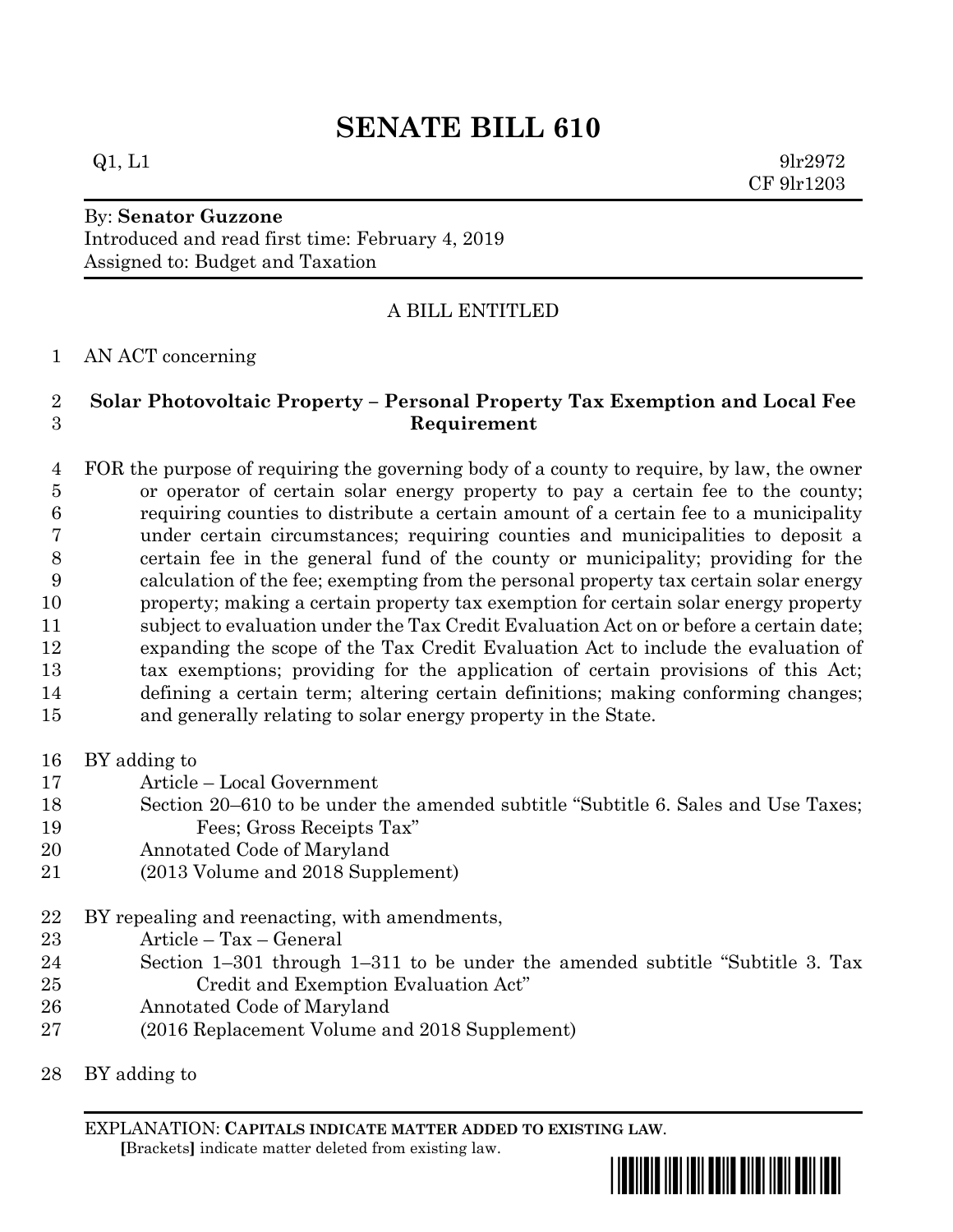**SENATE BILL 610**

| $\mathbf{1}$<br>$\overline{2}$<br>3<br>$\overline{4}$ | Article – Tax – Property<br>Section 7-246<br>Annotated Code of Maryland<br>(2012 Replacement Volume and 2018 Supplement)                                                                                                                                                                         |
|-------------------------------------------------------|--------------------------------------------------------------------------------------------------------------------------------------------------------------------------------------------------------------------------------------------------------------------------------------------------|
| $\overline{5}$<br>6                                   | SECTION 1. BE IT ENACTED BY THE GENERAL ASSEMBLY OF MARYLAND,<br>That the Laws of Maryland read as follows:                                                                                                                                                                                      |
| $\overline{7}$                                        | <b>Article - Local Government</b>                                                                                                                                                                                                                                                                |
| 8                                                     | Subtitle 6. Sales and Use Taxes; [User] Fees; Gross Receipts Tax.                                                                                                                                                                                                                                |
| 9                                                     | $20 - 610.$                                                                                                                                                                                                                                                                                      |
| 10<br>11<br>12<br>13                                  | IN THIS SECTION, "SOLAR PHOTOVOLTAIC PROPERTY"<br><b>MEANS</b><br>(A)<br>EQUIPMENT PLACED IN SERVICE ON OR AFTER JULY 1, 2019, BUT BEFORE JANUARY<br>1, 2031, THAT USES A SOLAR PHOTOVOLTAIC PROCESS TO GENERATE ELECTRICITY<br>AT A CAPACITY THAT EXCEEDS 2 MEGAWATTS.                          |
| 14<br>15<br>16                                        | THIS SECTION DOES NOT APPLY TO SOLAR PHOTOVOLTAIC PROPERTY<br>(B)<br>THAT IS SUBJECT TO A PAYMENT IN LIEU OF TAXES AGREEMENT THAT WAS IN<br><b>EFFECT BEFORE JULY 1, 2019.</b>                                                                                                                   |
| 17<br>18<br>19<br>20                                  | THE GOVERNING BODY OF A COUNTY SHALL REQUIRE, BY LAW,<br>(C)<br>(1)<br>THE OWNER OR OPERATOR OF SOLAR PHOTOVOLTAIC PROPERTY IN THE COUNTY TO<br>PAY AN ANNUAL FEE TO THE COUNTY AS PROVIDED IN SUBSECTION (D) OF THIS<br>SECTION.                                                                |
| 21<br>22                                              | IF THE SOLAR PHOTOVOLTAIC PROPERTY IS LOCATED WITHIN A<br>(2)<br>MUNICIPALITY, THE COUNTY SHALL DISTRIBUTE \$500 OF THE FEE COLLECTED<br>23 UNDER PARAGRAPH (1) OF THIS SUBSECTION TO THE MUNICIPALITY.                                                                                          |
| 24<br>25                                              | EACH COUNTY SHALL DEPOSIT THE FEE THE COUNTY<br>(3)<br>(I)<br>COLLECTS UNDER PARAGRAPH (1) OF THIS SUBSECTION INTO ITS GENERAL FUND.                                                                                                                                                             |
| 26<br>27<br>28                                        | (II)<br>EACH MUNICIPALITY SHALL DEPOSIT THE FEE<br>THE<br>MUNICIPALITY RECEIVES UNDER PARAGRAPH (2) OF THIS SUBSECTION INTO ITS<br><b>GENERAL FUND.</b>                                                                                                                                          |
| 29<br>30<br>31<br>32                                  | FOR SOLAR PHOTOVOLTAIC PROPERTY LOCATED ON LAND<br>(D)<br>(1)<br>ASSESSED, IN THE PREVIOUS 5 YEARS, ON THE BASIS OF FARM OR AGRICULTURAL<br>USE UNDER § 8-209 OF THE TAX - PROPERTY ARTICLE, THE FEE REQUIRED UNDER<br>SUBSECTION (C) OF THIS SECTION SHALL EQUAL \$2,500 PER MEGAWATT CAPACITY. |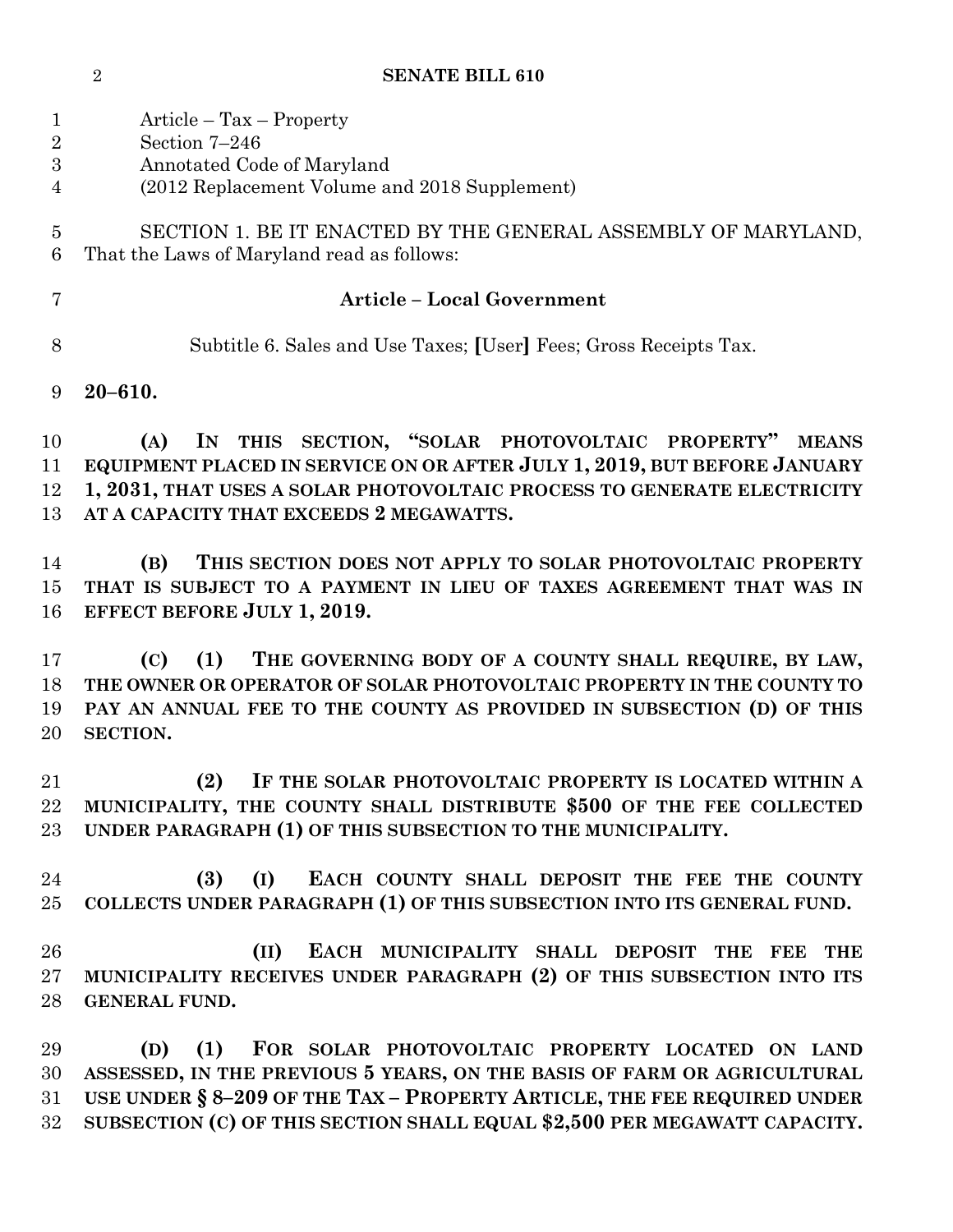#### **SENATE BILL 610** 3

 **(2) FOR ALL OTHER SOLAR PHOTOVOLTAIC PROPERTY, THE FEE REQUIRED UNDER SUBSECTION (C) OF THIS SECTION SHALL EQUAL \$2,000 PER MEGAWATT CAPACITY. Article – Tax – General** Subtitle 3. Tax Credit **AND EXEMPTION** Evaluation Act. 1–301. (a) In this subtitle the following words have the meanings indicated. (b) "Evaluation" means the process of legislative review of a tax credit **OR EXEMPTION** for which this subtitle provides. (c) "Evaluation committee" means a committee that is appointed to carry out an evaluation. (d) "Evaluation date" means the date on which an evaluation of a tax credit **OR EXEMPTION** is to be completed. 1–302. The purposes of this subtitle are to: (1) establish a system of legislative review that will determine whether a tax credit **OR EXEMPTION** is necessary for the public interest; and (2) ensure that the legislative review takes place by establishing, by statute, dates for review and other legislative action. 1–303. (a) An evaluation shall be made of the tax credits **AND EXEMPTIONS** on or before the dates specified in subsections (b) through **[**(h)**] (J)** of this section. (b) On or before July 1, 2014, an evaluation shall be made of the tax credits under: 24 (1) § 10–702 of this article (wages paid in an enterprise zone) and § 9–103 of the Tax – Property Article (qualified property in an enterprise zone); and (2) Title 6, Subtitle 4 of the Economic Development Article, § 6–119 of the Insurance Article, and § 10–714 of this article (One Maryland economic development). (c) On or before July 1, 2015, an evaluation shall be made of the tax credits under: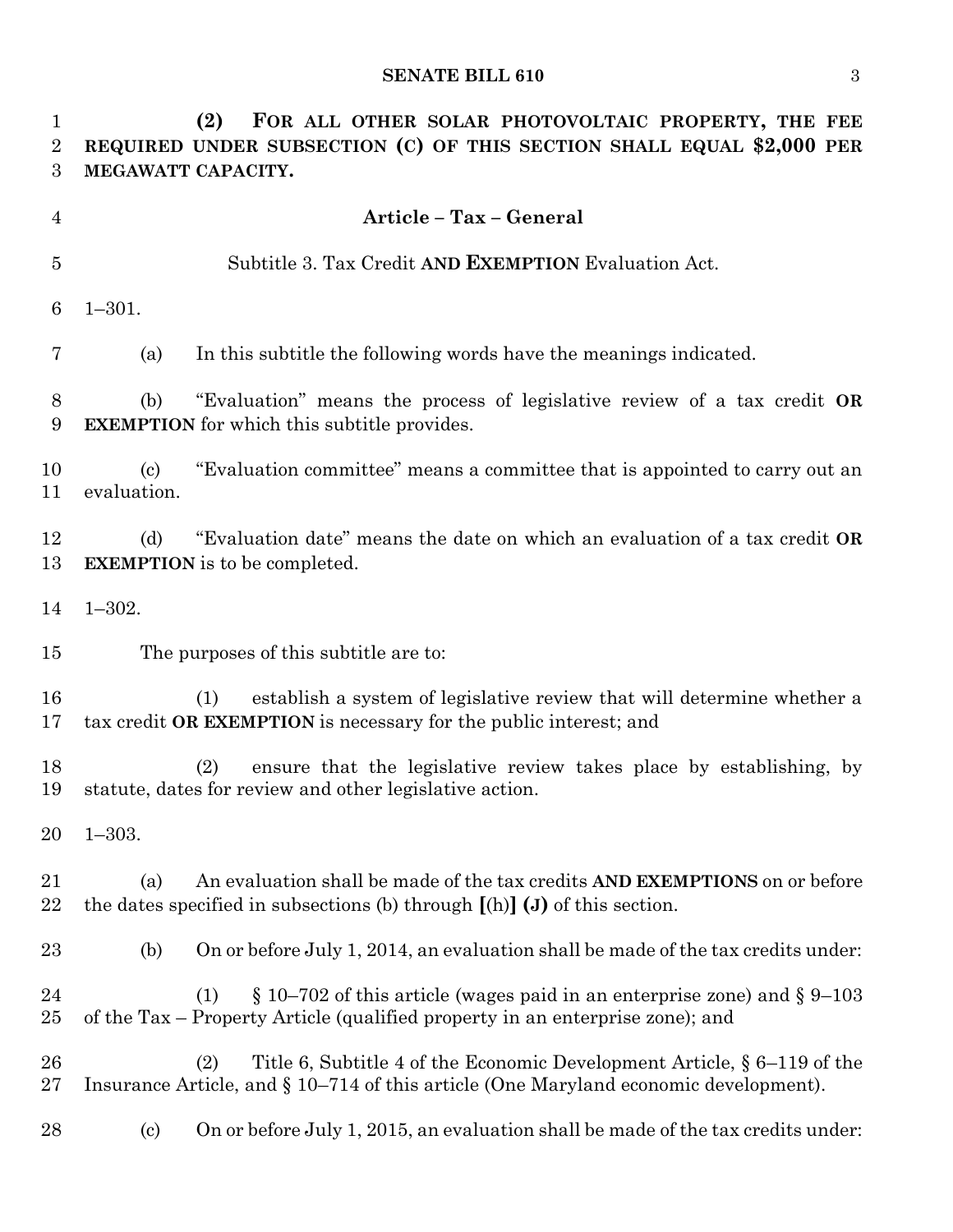|                                         | $\sqrt{4}$        | <b>SENATE BILL 610</b>                                                                                                                                                                                                                                                                                     |
|-----------------------------------------|-------------------|------------------------------------------------------------------------------------------------------------------------------------------------------------------------------------------------------------------------------------------------------------------------------------------------------------|
| $\mathbf{1}$                            |                   | § 10–704 of this article (earned income); and<br>(1)                                                                                                                                                                                                                                                       |
| $\overline{2}$                          |                   | $\S 10-730$ of this article (film production activity).<br>(2)                                                                                                                                                                                                                                             |
| $\boldsymbol{3}$<br>4<br>$\overline{5}$ | (d)               | On or before July 1, 2016, an evaluation shall be made of the tax credit under<br>$\S$ 5A–303 of the State Finance and Procurement Article, $\S$ 6–105.2 of the Insurance Article,<br>and $\S 10-704.5$ of this article (sustainable communities).                                                         |
| 6                                       | (e)               | On or before July 1, 2017, an evaluation shall be made of the tax credits under:                                                                                                                                                                                                                           |
| 7<br>8                                  |                   | $\S 9-230$ of the Tax – Property Article, $\S 6-116$ of the Insurance Article,<br>(1)<br>and $\S 10-704.8$ of this article (new job creating businesses); and                                                                                                                                              |
| 9                                       |                   | $\S 10-704.4$ of this article (job creation).<br>(2)                                                                                                                                                                                                                                                       |
| 10                                      | (f)               | On or before July 1, 2018, an evaluation shall be made of the tax credits under:                                                                                                                                                                                                                           |
| 11<br>12                                | and               | (1)<br>$\S 10-721$ of this article (qualified research and development expenses);                                                                                                                                                                                                                          |
| 13                                      |                   | $§$ 10–725 of this article (biotechnology investment incentive).<br>(2)                                                                                                                                                                                                                                    |
| 14<br>15<br>16<br>17                    | (g)               | On or before July 1, 2019, an evaluation shall be made of the tax credit under<br>§ 10–702 of this article (wages paid in a Regional Institution Strategic Enterprise zone) and<br>$\S$ 9–103.1 of the Tax – Property Article (qualified property in a Regional Institution<br>Strategic Enterprise zone). |
| 18<br>19<br>20                          | (h)               | On or before July 1, 2021, an evaluation shall be made of the tax credit under<br>$\S 10-741$ of this article and the sales and use tax refund under $\S 11-411$ of this article (More<br>Jobs for Marylanders tax credit).                                                                                |
| 21<br>$22\,$<br>23                      | (i)               | On or before July 1, 2023, an evaluation shall be made of the tax credits under<br>$\S 10-733$ of this article (cybersecurity investment incentive) and $\S 10-733.1$ of this article<br>(purchase of cybersecurity technology or service).                                                                |
| 24<br>$25\,$<br>26                      | (J)               | ON OR BEFORE JULY 1, 2024, AN EVALUATION SHALL BE MADE OF THE<br>PROPERTY TAX EXEMPTION UNDER $\S$ 7-246 OF THE TAX - PROPERTY ARTICLE<br>(SOLAR PHOTOVOLTAIC PROPERTY).                                                                                                                                   |
| $27\,$                                  | $1 - 304.$        |                                                                                                                                                                                                                                                                                                            |
| 28<br>29                                | (a)               | Evaluation of a tax credit OR EXEMPTION shall be completed by an evaluation<br>committee appointed jointly by the President of the Senate and the Speaker of the House.                                                                                                                                    |
| 30<br>31<br>32                          | (b)<br>exemption. | Each evaluation committee for a tax credit OR EXEMPTION shall be appointed<br>on or before May 31 of the year before the evaluation date of that tax modification or tax                                                                                                                                   |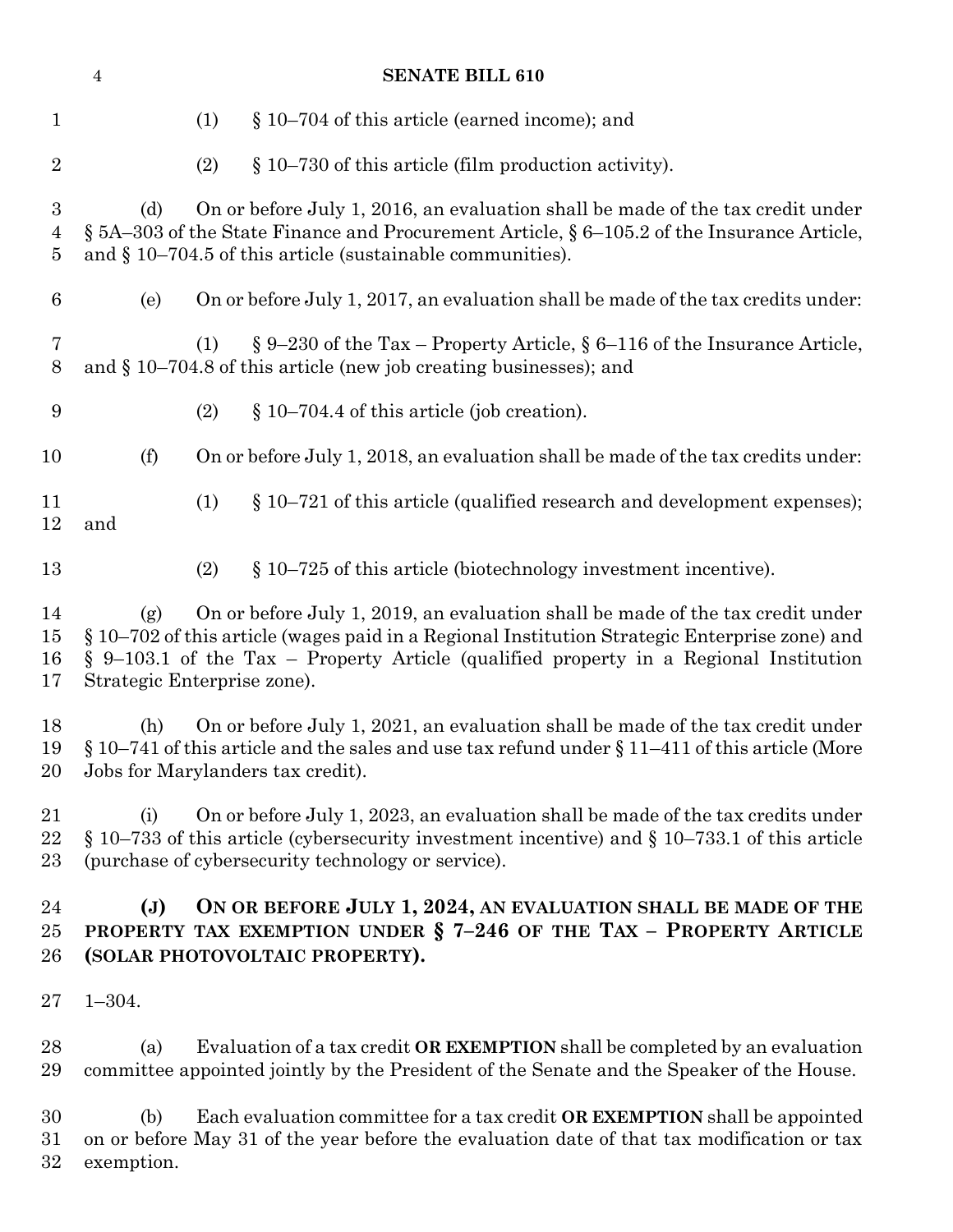**SENATE BILL 610** 5

 (c) An evaluation committee shall include at least one member of the Senate Budget and Taxation Committee and at least one member of the House Committee on Ways

 and Means. 1–305. On or before June 30 of the year before the evaluation date of a tax credit **OR EXEMPTION**, each evaluation committee for that tax credit **OR EXEMPTION** shall: (1) consult with: (i) the Department of Budget and Management; (ii) the Department of Legislative Services; 10 (iii) the Comptroller; and (iv) the department that administers the tax credit **OR EXEMPTION**  under evaluation; and (2) prepare a plan for the evaluation. 1–306. During an evaluation, the Comptroller, the Department of Budget and Management, and the department that administers the tax credit **OR EXEMPTION** shall: (1) provide promptly any information that the Department of Legislative Services or an evaluation committee requests; and (2) otherwise cooperate with the Department of Legislative Services and the evaluation committee. 1–307. (a) (1) Subject to § 2–1246 of the State Government Article, on or before November 15 of the year before the evaluation date of a tax credit **OR EXEMPTION**, the Department of Legislative Services shall submit to the General Assembly an evaluation report on the tax credit **OR EXEMPTION**. (2) The Department of Legislative Services shall make copies of the report available to the public.

(b) The report required under subsection (a) of this section shall discuss: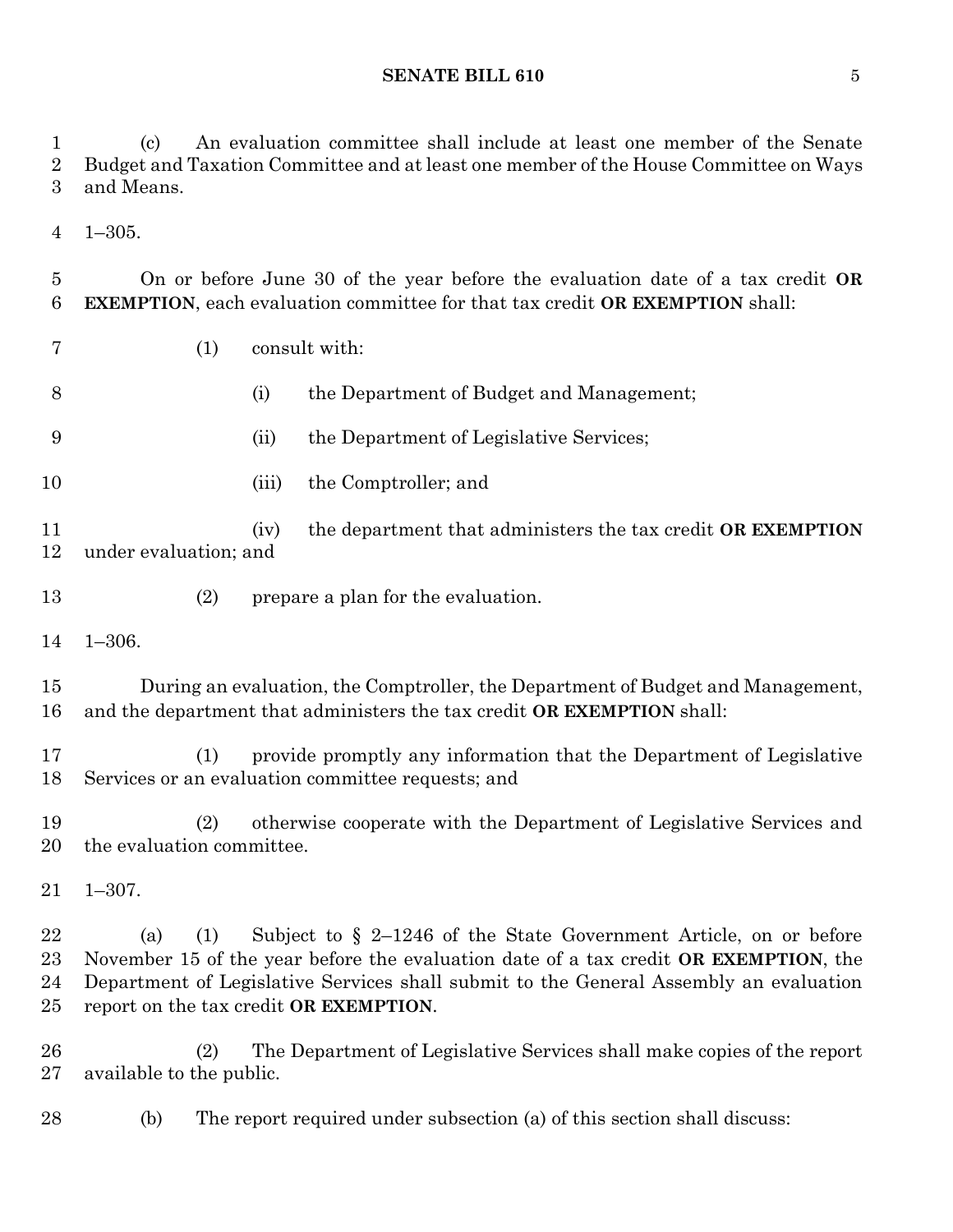|                                   | $\,6\,$<br><b>SENATE BILL 610</b>                                                                                                                                                                                                                                                                                         |
|-----------------------------------|---------------------------------------------------------------------------------------------------------------------------------------------------------------------------------------------------------------------------------------------------------------------------------------------------------------------------|
| $\mathbf{1}$                      | (1)<br>the purpose for which the tax credit <b>OR EXEMPTION</b> was established;                                                                                                                                                                                                                                          |
| $\sqrt{2}$<br>$\boldsymbol{3}$    | whether the original intent of the tax credit OR EXEMPTION is still<br>(2)<br>appropriate;                                                                                                                                                                                                                                |
| $\overline{4}$                    | (3)<br>whether the tax credit OR EXEMPTION is meeting its objectives;                                                                                                                                                                                                                                                     |
| $\overline{5}$<br>$6\phantom{.}6$ | whether the purposes of the tax credit OR EXEMPTION could be more<br>(4)<br>efficiently and effectively carried out through alternative methods; and                                                                                                                                                                      |
| 7<br>8                            | the costs of providing the tax credit OR EXEMPTION, including the<br>(5)<br>administrative cost to the State and lost revenues to the State and local governments.                                                                                                                                                        |
| 9                                 | $1 - 308.$                                                                                                                                                                                                                                                                                                                |
| 10<br>11<br>12                    | On or before December 31 of the year before the evaluation date of a tax credit OR<br><b>EXEMPTION</b> , the evaluation committee shall hold a public hearing to receive, from the<br>Comptroller and the public, testimony regarding the evaluation report.                                                              |
| 13                                | $1 - 309.$                                                                                                                                                                                                                                                                                                                |
| 14<br>15<br>16<br>17              | Subject to $\S 2-1246$ of the State Government Article, on or before the 20th day<br>(a)<br>of the regular session of the General Assembly in the year of the evaluation date of a tax<br>credit OR EXEMPTION, the evaluation committee for the tax credit OR EXEMPTION shall<br>submit a report to the General Assembly. |
| 18<br>19<br>20                    | The report required under subsection (a) of this section shall<br>(b)<br>(1)<br>recommend whether the tax credit OR EXEMPTION should be continued, with or without<br>changes, or terminated.                                                                                                                             |
| 21<br>22                          | The report shall be accompanied by any legislation that is needed to<br>(2)<br>accomplish the recommendations in the report.                                                                                                                                                                                              |
| $23\,$                            | $1 - 310.$                                                                                                                                                                                                                                                                                                                |
| 24<br>25<br>26                    | The continuation of a tax credit <b>OR EXEMPTION</b> designated for evaluation under<br>this subtitle is for a 7-year period and is subject to reevaluation 7 years after the previous<br>evaluation, unless another period is set by law.                                                                                |
| $27\,$                            | $1 - 311.$                                                                                                                                                                                                                                                                                                                |
| 28                                | This subtitle may be cited as the "Tax Credit AND EXEMPTION Evaluation Act".                                                                                                                                                                                                                                              |
| 29<br>30                          | SECTION 2. AND BE IT FURTHER ENACTED, That the Laws of Maryland read<br>as follows:                                                                                                                                                                                                                                       |
|                                   |                                                                                                                                                                                                                                                                                                                           |